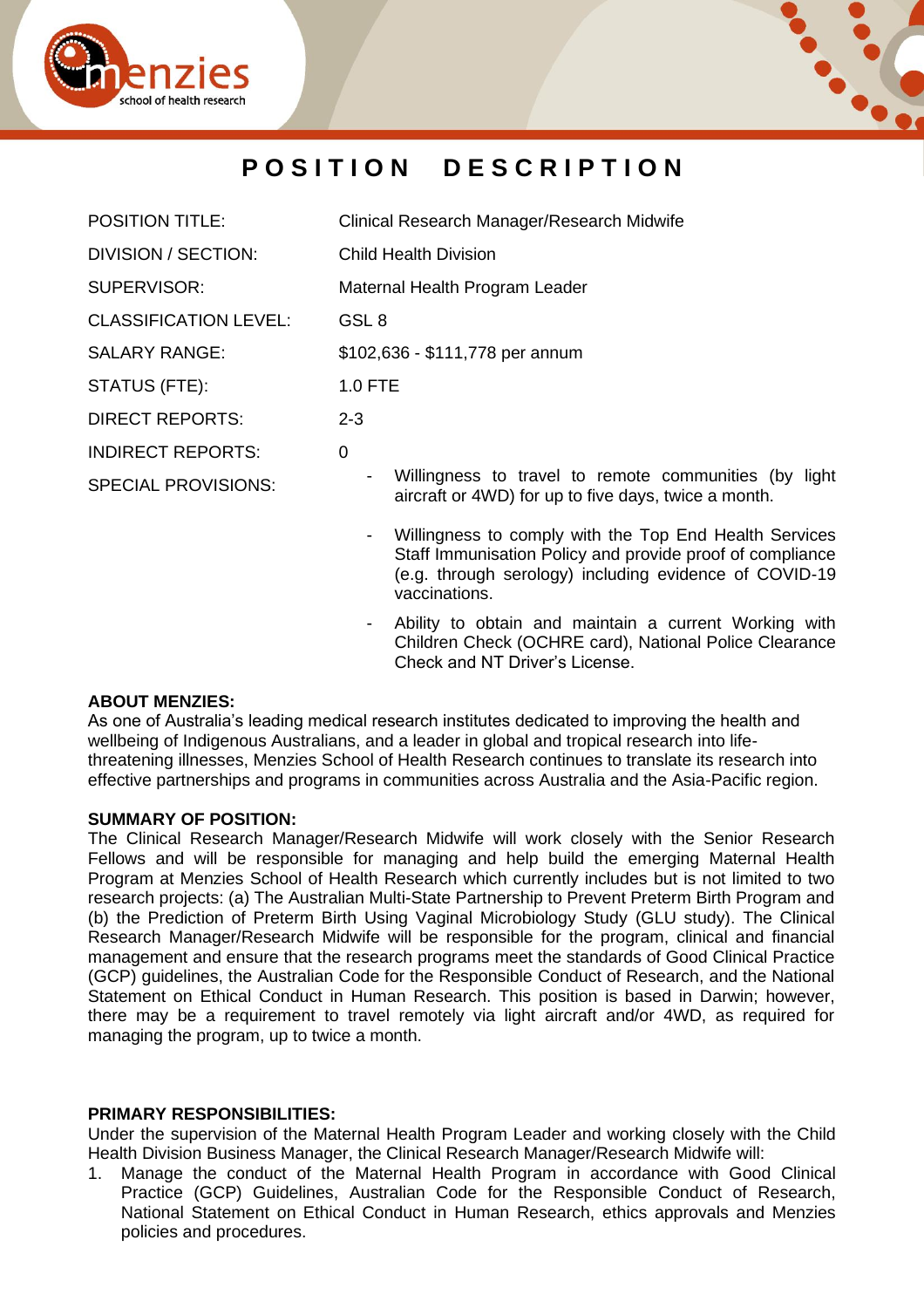



- 2. Establish and manage appropriate processes for effective clinical trial management including development of work activity plans, study protocols, milestones and deliverables, reporting requirements, governance and ethics; contractual obligations; risk management and mitigation planning; monitoring participant recruitment and follow up, eligibility assessment, and obtaining informed consent.
- 3. Manage the governance of the clinical trial in accordance to executed agreements, including reporting adverse events, protocol deviations and violations.
- 4. Write, maintain and update all clinical trial documentation and study specific procedures, including study protocols, standard operating procedures, information sheets, medical records review, informed consent, questionnaires, data quality, confidentiality and integrity management, and specimen collection, storage and transportation to laboratories; and ensuring that data and specimens are high quality and collected and secured appropriately in accordance with ethical, cultural and confidentiality requirements.
- 5. Ensure accurate details of clinical history and examination, observation, management plan, investigations and action taken are recorded for study participants and noted in the medical records where appropriate.
- 6. Lead the team of research staff for the Maternal Health Program including recruitment, provision of education and training, supervision and mentoring, and support.
- 7. Collect all trial data and ensure it is stored/transmitted appropriately in accordance with ethical, cultural, and confidentiality requirements.
- 8. Coordinate visits to participating communities in remote areas via either air or road (manual 4WD) for community consultation and research feedback and translation.
- 9. Regularly review and monitor the clinical trial budget and budget forecasts, financial statements and expenditure monitoring including reporting expenditure in accordance with agreed budget allocations and timelines and financial operations including corporate credit card acquittals, procurement and relevant financial reporting.
- 10. Manage, administer and report to the independent Data Safety Monitoring Committee.
- 11. Contribute to manuscripts, publications and presentations based on research results and findings including submissions to peer reviewed journals in accordance with agreed research objectives.
- 12. An understanding and awareness of relevant Workplace Health and Safety as well as Equal Opportunity principles and legislation along with a commitment to maintaining a healthy and safe workplace for all Menzies staff, students, volunteers and visitors.
- 13. Any other tasks as reasonably required by the Supervisor, Business Manager, Head of Child Health Division and/or Menzies Director.

## **SELECTION CRITERIA:**

## **Essential:**

- 1. Postgraduate qualification in Midwifery or Nursing with subsequent experience of at least four (4) years, and registration with the relevant Board of the Health Professions Licensing Authority and/or extensive experience in clinical trial management and financial management or an equivalent combination of relevant management experience and/or education/training.
- 2. Demonstrated experience in project management in accordance with Good Clinical Practice (GCP) Guidelines, Australian Code for the Responsible Conduct of Research, and National Statement on Ethical Conduct in Human Research.
- 3. Demonstrated financial management experience including budget preparation and monitoring, financial reporting, procurement processes and business operations.
- 4. Highly developed oral and written communication skills in the preparation and publication of high level and quality reports, including interpersonal skills, with demonstrated capacity to communicate with a range of audiences in multicultural and multidisciplinary settings.
- 5. Demonstrated strong leadership skills and experience in staff supervision and management of a multidisciplinary team in a research environment.
- 6. Demonstrated initiative, problem solving and strong work ethic with capacity to work